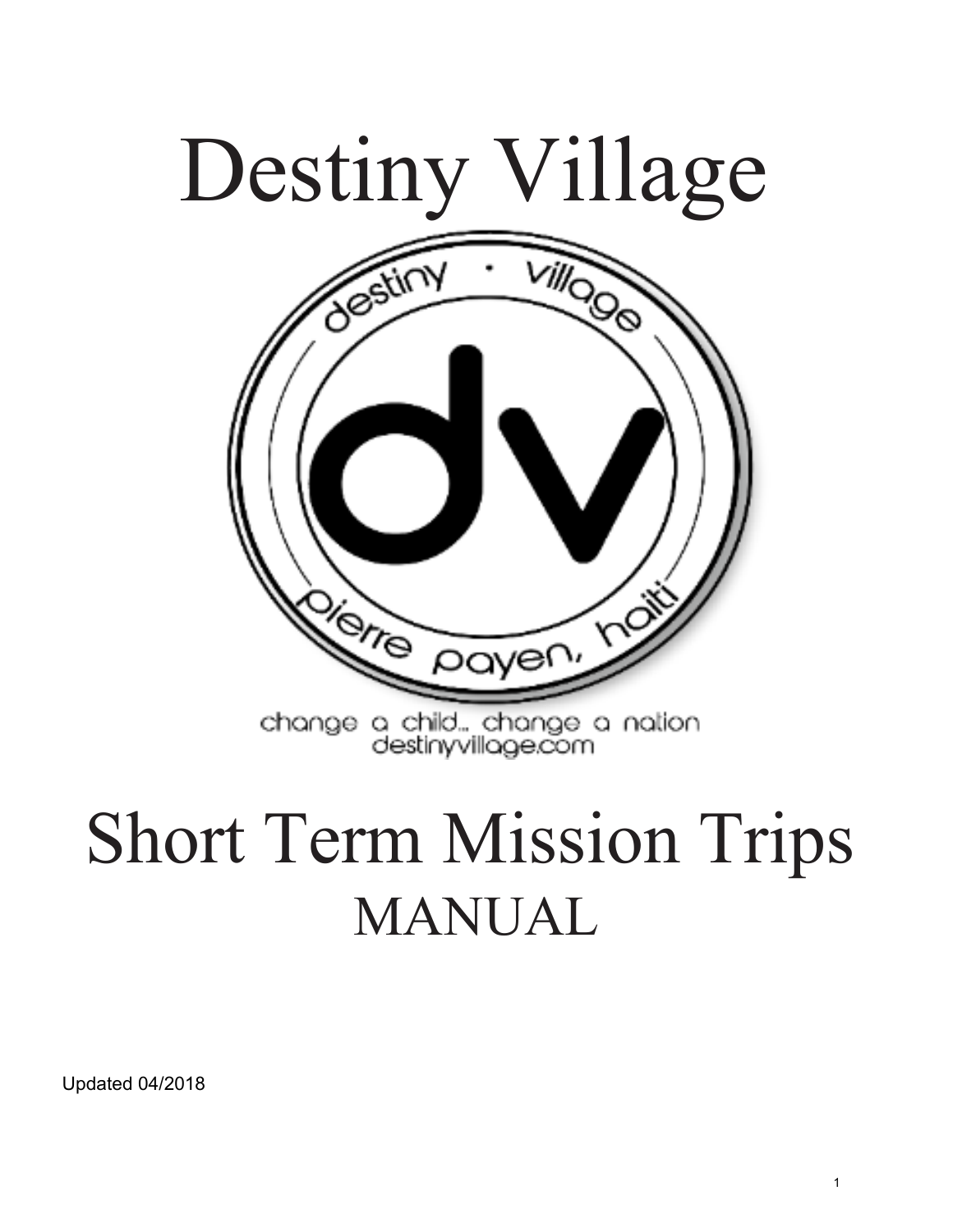## Table of Contents

| International Travel Page 5             |
|-----------------------------------------|
|                                         |
|                                         |
|                                         |
| Rules for Visiting Missionaries Page 15 |
|                                         |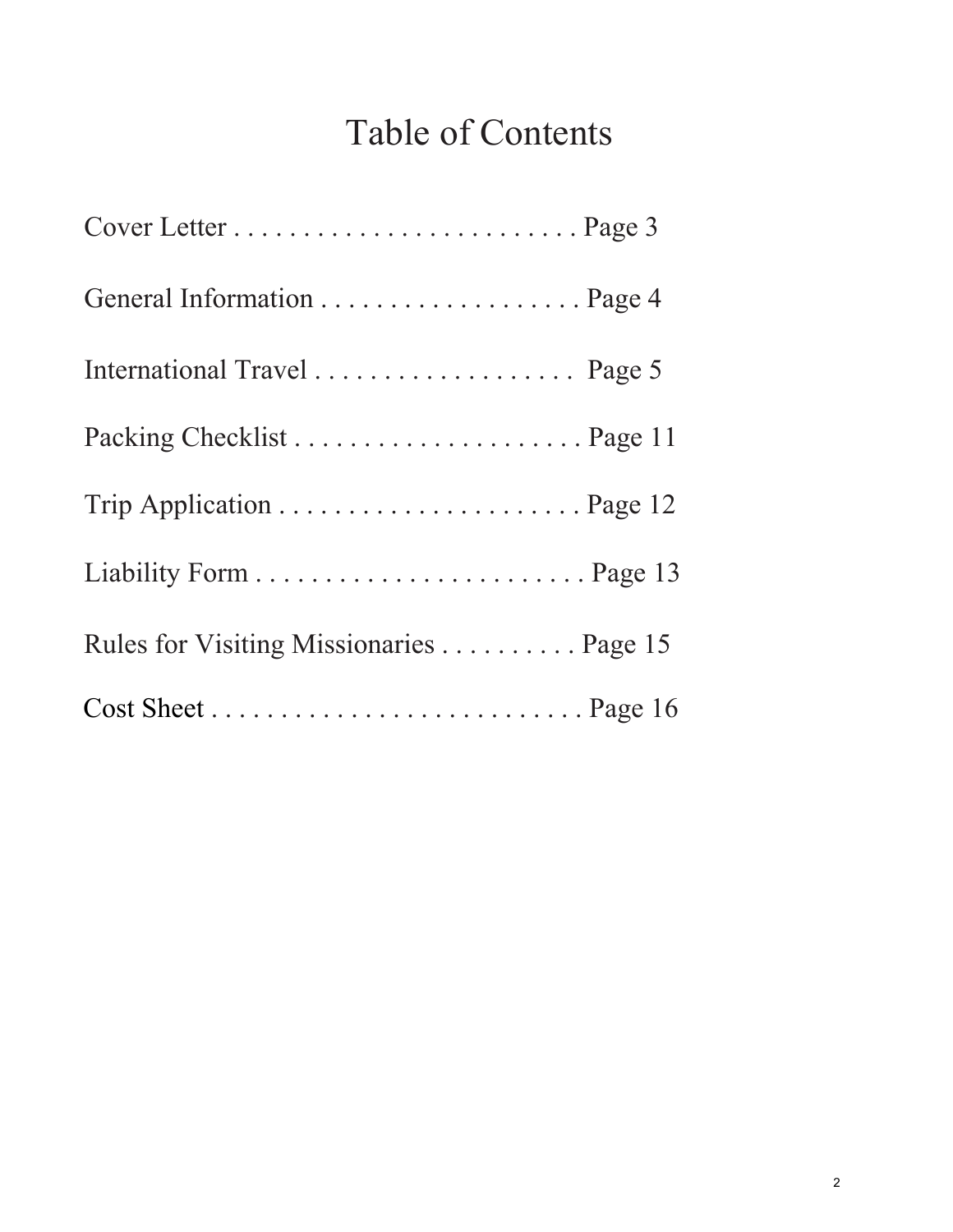Dear Friends,

We are so excited that you have expressed an interest in coming to Haiti to see firsthand the work that Destiny Village is accomplishing. The most exciting part about visitors coming to Haiti is that you will have the opportunity not only to see what we are doing, but you will get to be a part of what we are doing.

We hope you are just as excited about this trip as we are. I understand for many of you this will be your first time out of the country and you may be a little nervous, too. I am not sure that there is any way to fully prepare yourself for the poverty you will see, but we do know if you will go with an open mind and an open heart that it won't take long for you to fall in love with Haiti and her people. We encourage you to spend time in prayer asking God to prepare you mentally, physically and spiritually for this trip. You probably have all kinds of questions and hopefully this manual answers most of them. If you have any others please feel free to email them to me at  $rbdmt5@aol.com$ 

 We look forward to seeing you on the mission field. Sincerely,

Rick Alford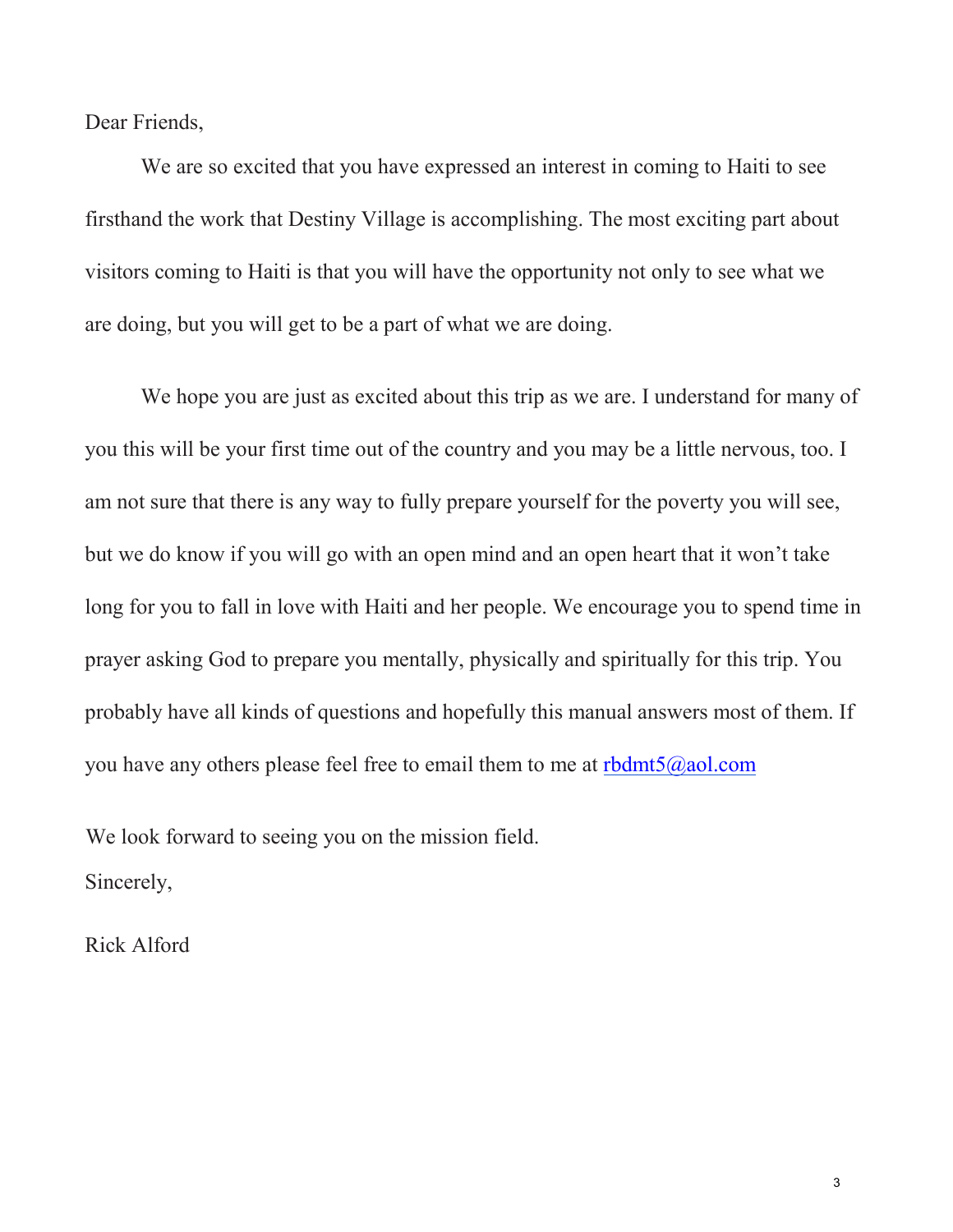### **General Information about Destiny Village**

We believe that when God creates each person, He does so with a destiny in mind for that person. Unfortunately, not everyone fulfills the destiny of God intended for his or her life. What is even more unfortunate is that some individuals are born into a society that has little to offer them. Not everyone is fortunate enough to know what it is to have a full stomach, clothes to wear, or an education. Daily survival is a struggle for many more people in this world than most care to think about. Destiny Village is about clothing, feeding, and educating the poorest of the poor. But even more than that, our goal is to share the love of Jesus Christ with them and to disciple them in the Word of God so that they in turn can find the destiny that God has for their lives.

Destiny Village began in our hearts as we traveled to different parts of the world and looked into the eyes of children who did not know where their next meal was going to come from, children who had resorted to standing on street corners begging from all that walked by. As we began to realize that children all over the world wake up and find themselves in these kinds of situations, our hearts were compelled to do something to make a difference. We believe that in order to change a nation you must begin by changing the children.

After taking a short-term mission trip to Haiti and seeking the direction of God, we decided Destiny Village would begin in the nation of Haiti and from there spread to the rest of the world. God has taken our desire to help children and turned it into a reality.

Destiny Village currently supports several ministries in Haiti. The first one is our orphanage for boys and girls which these children live with us in our compound. No longer do they feel the pain of hunger or wonder about their future, they are being raised up to be the leaders of the nation. We also aid two schools with food and books. It is very important for these children to receive the school lunch as it will be their only meal of the day. We sponsor two orphanages and provide supplies to many villages surrounding our facility.

We are excited about what God is doing through Destiny Village in Haiti. We believe that one day our children will become Pastors, Preachers, Prophets, Doctors, Lawyers and Politicians. Some day one of them will bow his knee during his Presidential Inauguration and declare that Jesus is Lord and lead his nation in revival. When this happens the curse that has been there for centuries will be broken and finally that nation will begin to receive the blessings of God.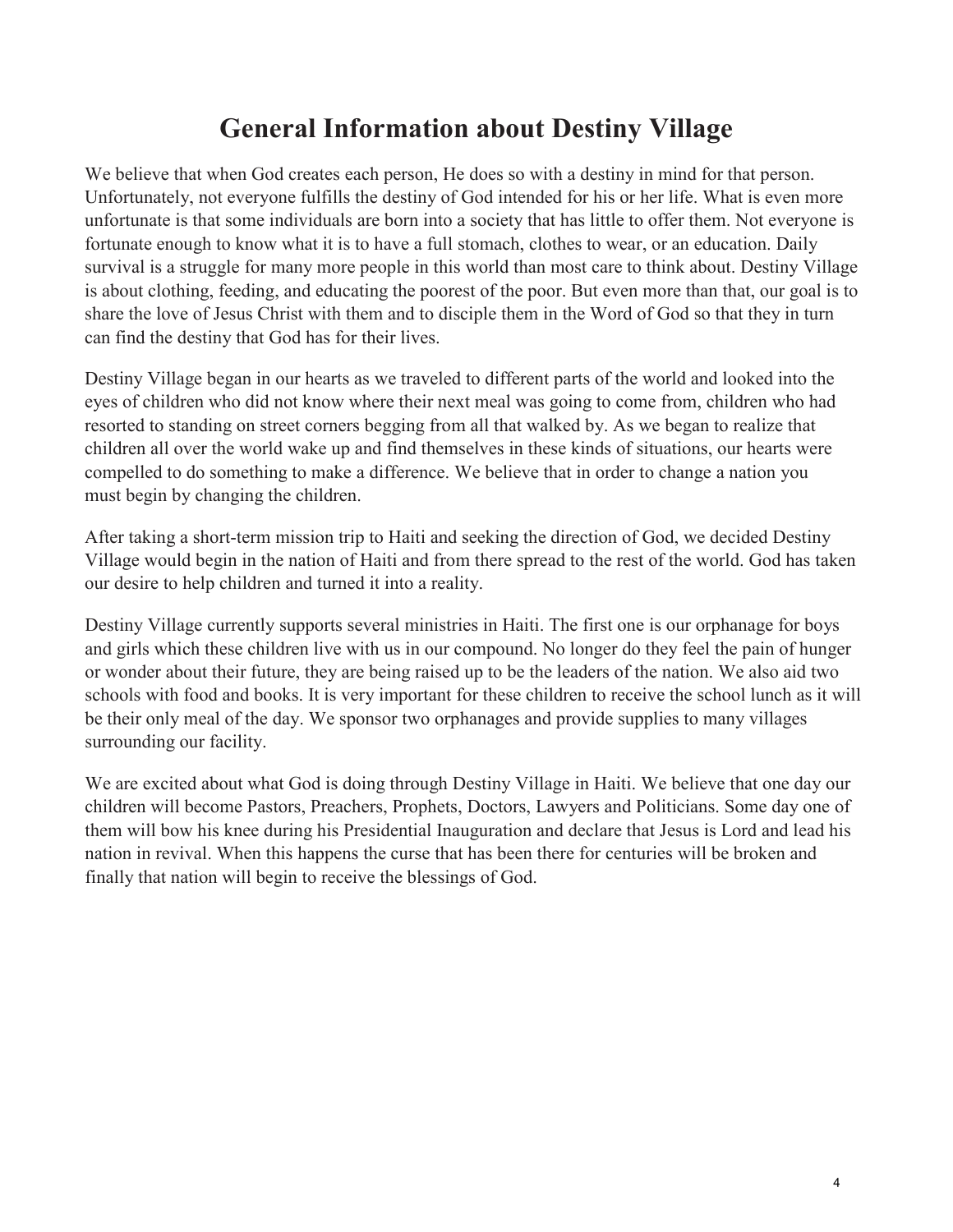### **What You Need To Do Before You Go**

### Passport

First and foremost, if you don't already have a passport you will need to get one right away. Passports generally take from 4 to 8 weeks to obtain but can be expedited for an additional fee. You can pick up a passport application at most large post offices. You will also need the original or a certified copy of your birth certificate. Once all the information is collected you must return to the post office and pay the fees required. Some post offices require that you have an appointment or they may have special hours when this service is available. If you are a minor you will need your parent or guardian to be present at the Post Office when you turn it in.

### Vaccines

Haiti is considered an area where there is risk for malaria. It is suggested that you speak with your doctor to determine which vaccines you should consider taking.

You should also check with your doctor about booster doses for tetanus-diphtheria and measles. You may also want to check with your health insurance to make sure they will cover you overseas should you need medical attention. Some insurance companies will pay for any shots and also malaria pills. If not you may check with your local health department for inexpensive vaccinations.

### Be Prepared

Be prepared for anything! Personal preparation and careful thought to packing, clothing, and miscellaneous necessities will help make for a successful trip. Here are some things you will want to make note of and keep in mind during your time of preparation:

### What You Need To Bring

When traveling to Haiti your team leader will assist you in what you can bring and how to pack. There is a weight limit of 50 pounds per piece of checked luggage.

As it is very difficult for us to transport items into Haiti and you are asked to pack your things in your carry-on luggage and allow only necessary supplies in the checked pieces. Your team leader will help you with any questions you have.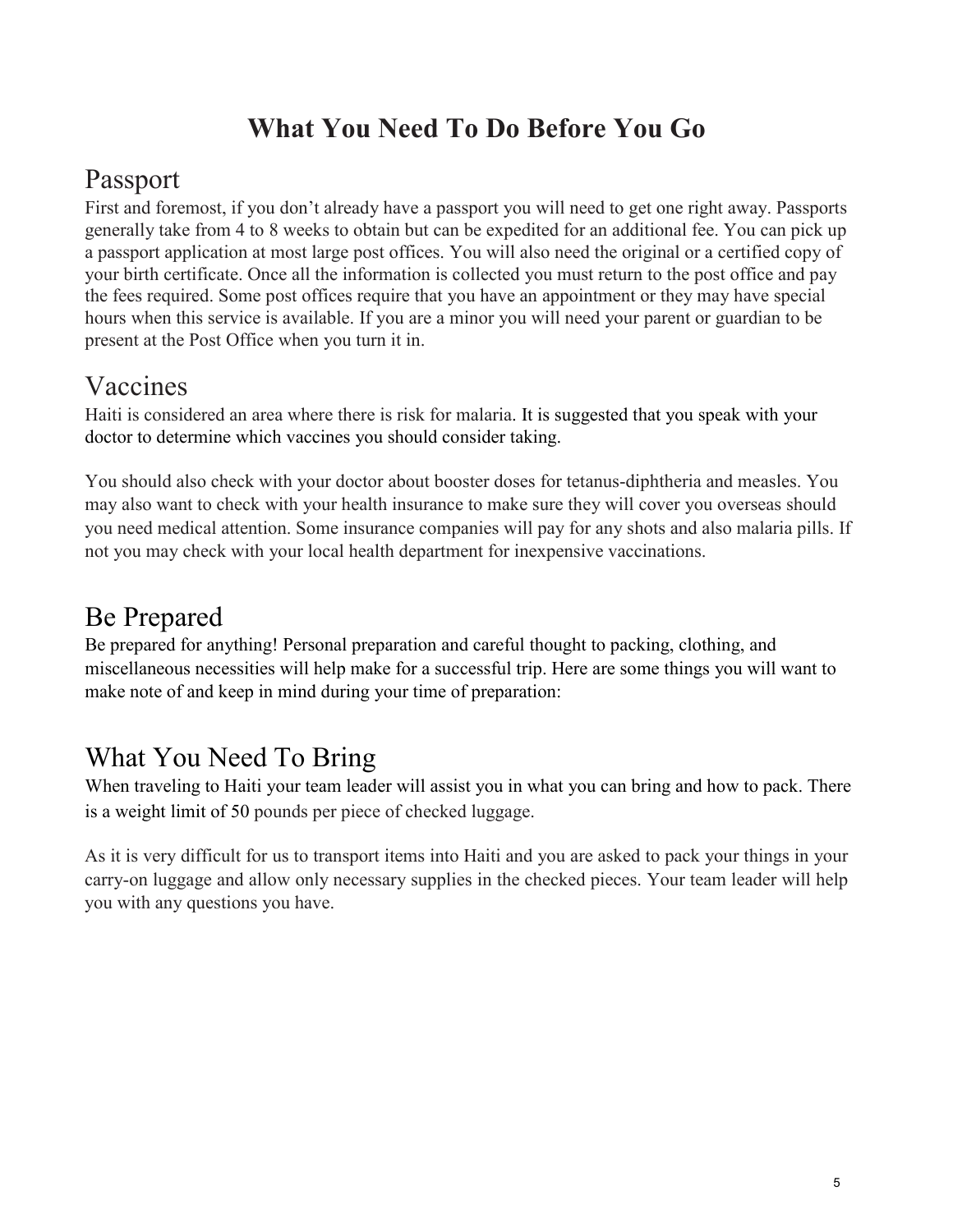### What to Wear

Everyone going on a mission's trip must dress conservatively. Remember you are a missionary and held to a higher calling than most.

**Women** are requested to respect a conservative dress code. Conservative shorts or Capri type pants and short-sleeved shirts may be worn while we are out in the communities ministering. When inside the compound women may wear conservative shorts and sleeveless shirts. Women will need a dress or skirt for any church services. Please do not bring tank tops, spaghetti straps, etc. Be careful that no cleavage is showing (you will be asked to change if your dress is deemed inappropriate). Remember you are a guest in **THEIR** culture and anything that draws attention to you and away from the message you bring is from a wrong heart.

**Men** are to wear long shorts or pants and t-shirts while out in the communities ministering. Men will need Docker style pants, a button up shirt and tie, or nice golf shirt, for any church services. Remember you are a guest in **THEIR** culture and anything that draws attention to you and away from the message you bring is from a wrong heart.

Please do not wear or bring any clothes that are of value to you as they may get ruined. Many people plan to leave all their clothes behind as gifts to the Haitians. Plan your return trip attire and pack it in a separate compartment so you won't be tempted to wear it and not have it available for the trip home. Also, remember if you pack aerosols you will regret it! Make sure all your sprays are pumps; if you have to bring spray cans of any type, put them in your carry-on luggage.

Please refer to the **Packing Check List** for further details on both personal and non-personal items you may wish to include in your luggage.

### Travel Tips

When traveling is it a must to keep your passport and tickets on you at all times.

**Passport:** Before leaving the States make three (3) copies of your passport. Keep one copy with you in a different place separate from your actual passport. Your team leader should have a copy of everyone's passport. Lastly, leave one copy in the States with Autumn Harris, our Group Coordinator, our Destiny Village representative who will be readily available should an emergencyoccur.





6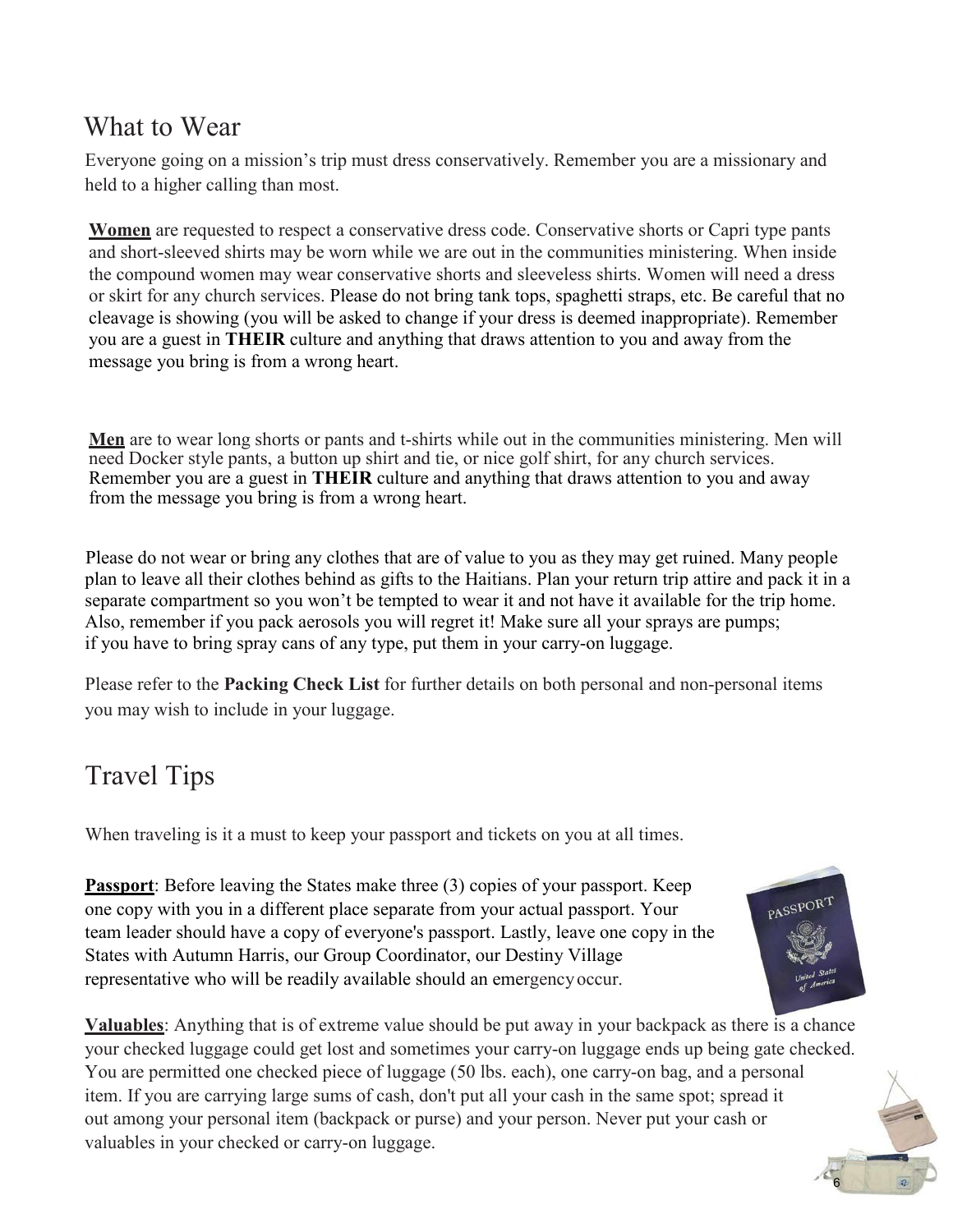Upon arrival at Destiny Village we will store the passports and forms until your departure.

#### **Luggage Requirements**:

• Checked Luggage: Maximum of 2 checked pieces - 50 pounds per piece - dimensions (length plus width plus height) not to exceed 62 inches.

\*\*Cost of checked bag(s) varies by airline\*\*

• Carry-on luggage: 22 pound restriction – must fit in the overhead bin or under seat. (See picture below for dimensions.)



• Personal Item: In addition to the one piece of carry -on luggage, customers may also carry a purse, backpack, or briefcase. This personal item must fit under the seat in front of you. Luggage not meeting these specifications must be transported as checked luggage. Should be used to pack anything you will need/want to access during your flight.

\*\*Please keep ALL luggage claim tickets. Your group leader will collect these.\*\*

**Customs**: Either on the flight to Haiti or when you arrive in Haiti, you will be given two separate customs forms to fill out (see images of forms below). When filling out these forms please put the purpose of your visit to be 'recreation'. You will be asked if you have any items to declare, answer 'No'. This will serve as your visa for the time that you are in Haiti.

Green form: Box #14: 77 Destiny Village Pierre Payen 50937306481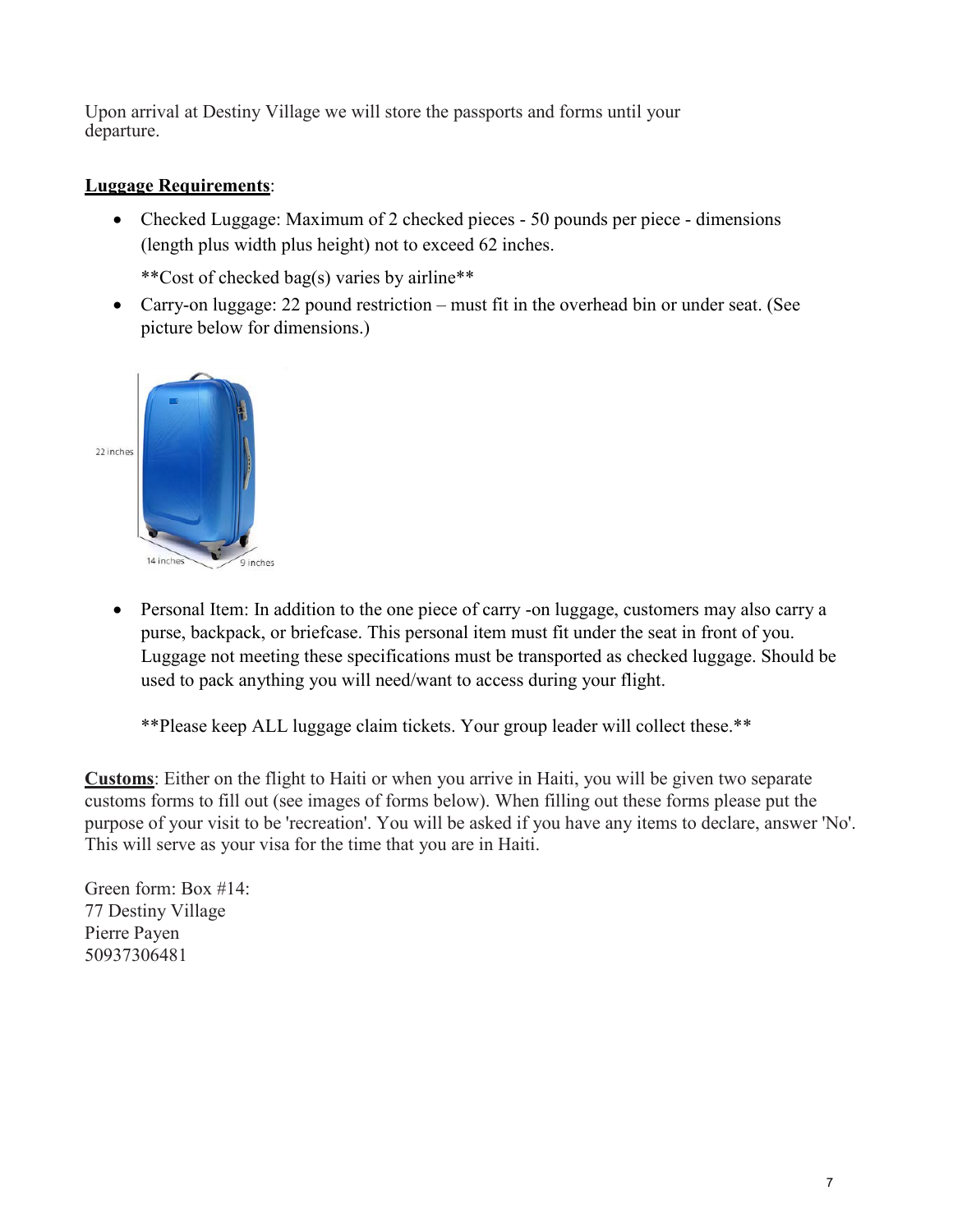

After going through customs you will be given the bottom half of the green form to be kept with your passport, it will be needed to exit the country. Please put it inside your passport for safe keeping. The other form is on a small white sheet of paper and it will be kept by the airport staff.

On this trip you will go through Customs, before entering Haiti and again when you come back into the United States. You will need to keep your passport handy as it will be checked many times. With the new travel security you must be patient. Customs may or may not do an extensive search of your luggage. You will claim your luggage in Haiti and go through Customs. When you return to the United States you will get your luggage, go through Customs and then re-check your luggage for the remainder of your flights.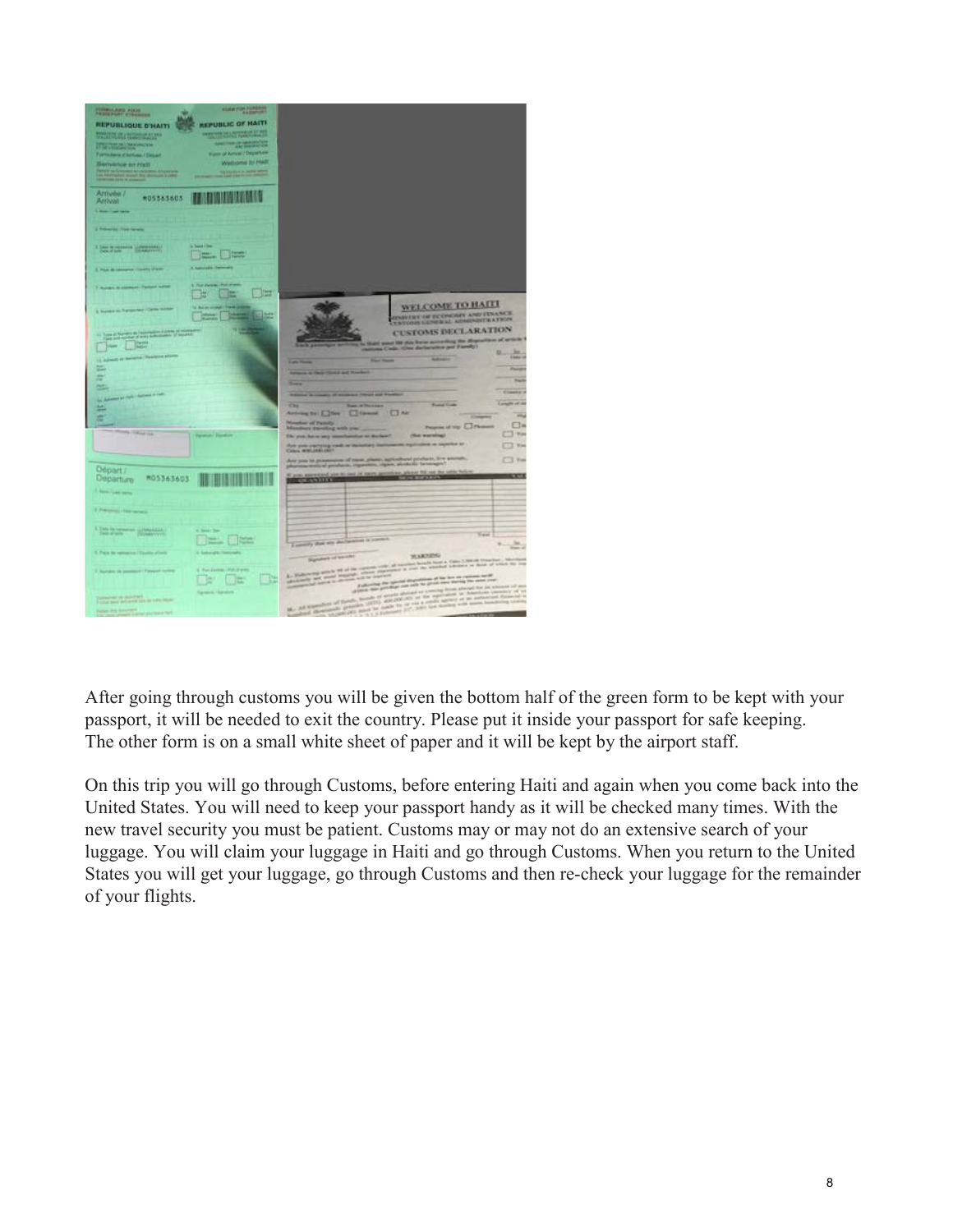### **Prescription Medications**

If you have a medical condition requiring that you take prescription medications, please take note of the following:

- 1. Tell your family doctor about your trip and discuss with him any concerns you may have about your condition and/or your prescription medications. Have your doctor make a detailed list of your prescribed medications specifying each name and daily dosage and have him sign it asyour physician. Make a copy of this for you and for your Team Leader; also carry one copy along with your passport. If you should have a medical emergency while overseas, any attending medical personnel will need to know what medications you are taking.
- 2. Pack your medications in your CARRY-ON luggage, not in your checked baggage. If your baggage should get lost in transit and your medications are packed, you may not be able to replace the medication overseas.
- 3. Pack your prescription medications in the appropriately labeled bottle(s) so there is no question as to the type and dosage of each item. This will also prevent possible questions from any foreign authorities checking your baggage during security and/or Customs checks.
- 4. Make sure you have enough medication to last several days longer than your anticipated stay in the event some unforeseen problem arises and you are unable to return to the States asscheduled.
- 5. Take your medications as prescribed while traveling using the same schedule you are regularly accustomed to. Sometimes a deviation in schedule can cause a medical emergency that might have otherwise been avoided if care had been taken to stay on your scheduled regimen of prescription medication.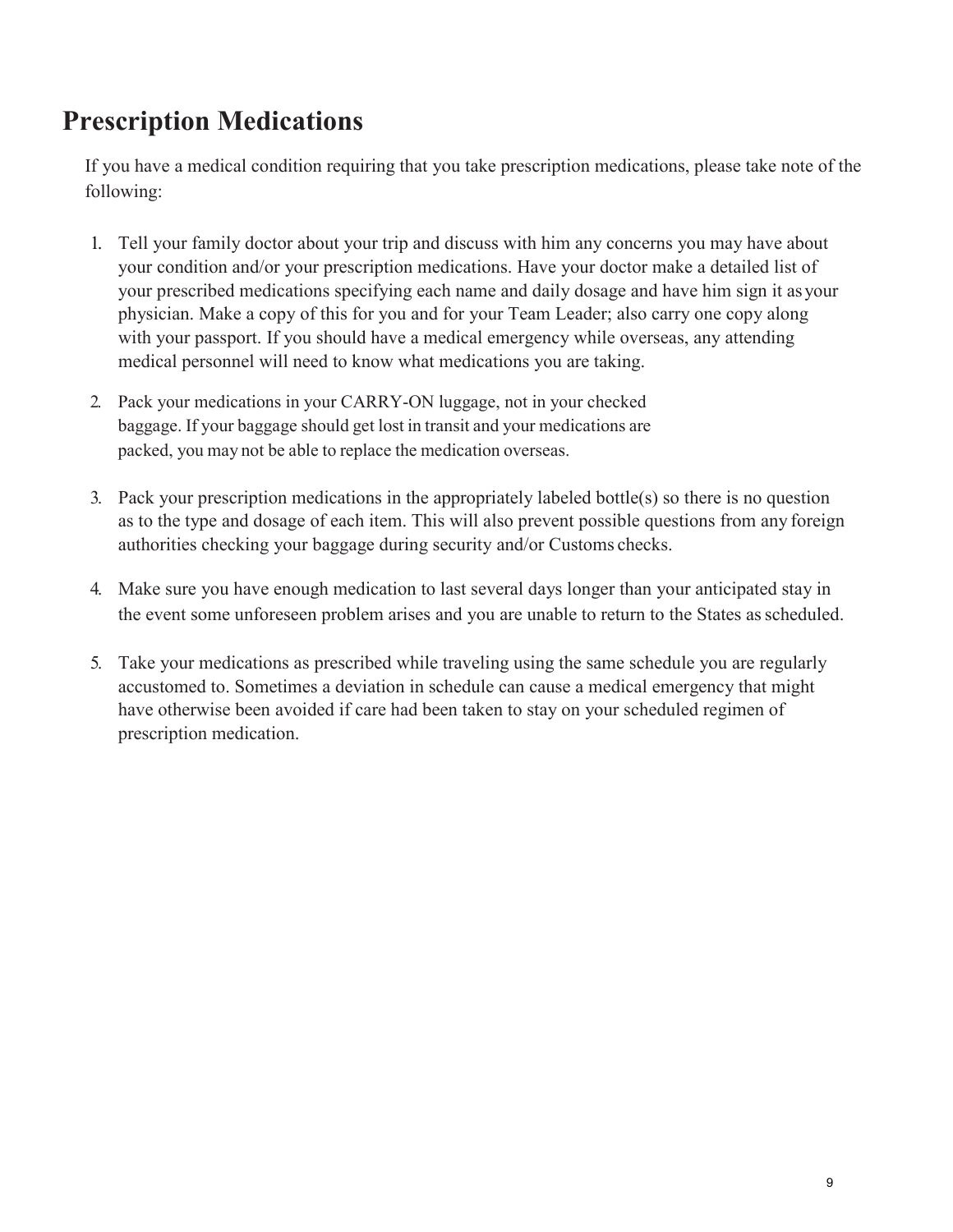#### **Packing Checklist & Suggestions**

#### **GENERAL ITEMS**

 Anti-Bacterial Hand Cleaner Soap / Shower Gel / Razor Shampoo / Shower cap Fingernail Clippers / Tweezers Curling Iron / Blow Dryer Deodorant Hairspray (pump - not aerosol) Hand and/or Body Lotion Toilet Paper (1 regular size roll) Toothbrush / Paste / Floss / Toothpicks \_Mouthwash Comb / Brush / Makeup Feminine Products / Band-Aids / Antiseptic Tissues

#### **PERSONAL MEDICATION**

- Ibuprofen / Tylenol
- Lip Balm
- Maalox / Tums
- Q-Tips
- Cold / Allergy Medicine
- Sunscreen / Sunburn Lotion
- Contact Accessories / Glasses / Repair Kit
- Pepto Bismol/Immodium AD
- Malaria Rx (See Doctor)

#### **CARRY-ON ITEMS**

- Passport Airline Tickets / Itinerary Pen / Pencil \_Reading Material Teaching Material / Sermons Camera / Film (Pack Extra Batteries) Bible / Journal Washcloth in Baggie Clean Underwear Candy / Snacks
- 2-3 Complete Outfits (minimum)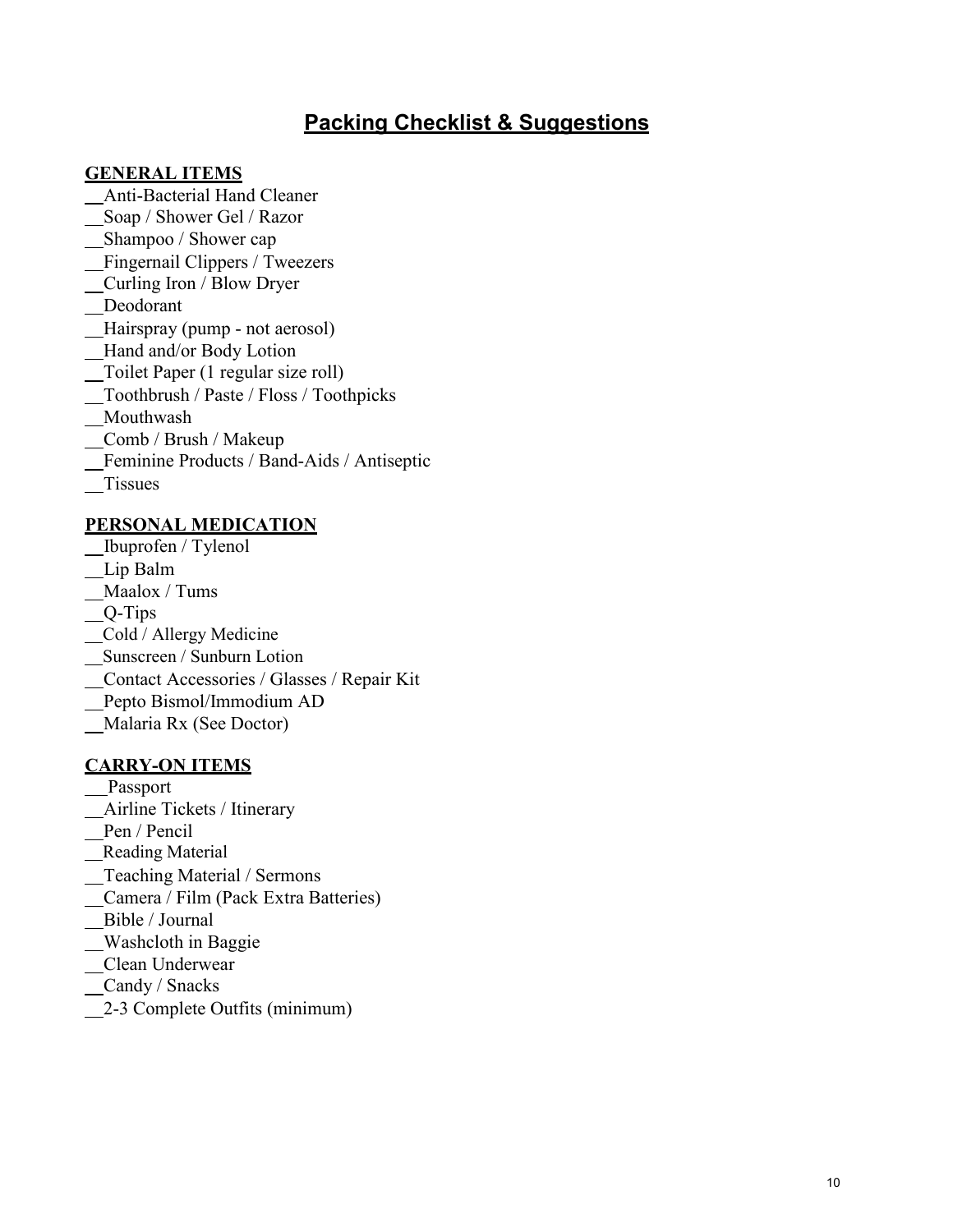#### **CLOTHING**

- Underwear / Slips / Bras
- Slippers / Socks / Shoes
- Summer Sleepwear / Robe
- Return Flight Outfit (Comfortable)
- Dress and/or Skirts & Tops
- Swim suit (no bikinis)/Swim shoes

#### **FOODS** (Suggestions)

- Crackers and/or Cheese & Crackers
- Peanut Butter
- Breath Mints
- Coffee / Tea
- Sweet'n Low / Sugar / Creamer

Pringles

Granola/Protein Bars (non-chocolate)

#### **EXTRAS**

- OFF Mosquito Spray / Bug Spray/Wipes
- Zip-Loc Baggies (Varied Sizes)
- Pens/Pencils/Markers/Highlighters
- Post it's/ Writing Paper
- Reading Material
- Dirty Clothes Bag (Plastic Trash Bag)
- Umbrella / Sunglasses / Sunhat
- Sewing Kit / Safety Pins
- Camera / Film / Extra Batteries
- Watch (not expensive)
- Small Electric or Battery-Operated Fan & Batteries
- Flashlight / Extra Battery
- Gift List

*You may want to add to or subtract from this list, just keep in mind the weight. Try to pack things you can leave behind as useful gifts!*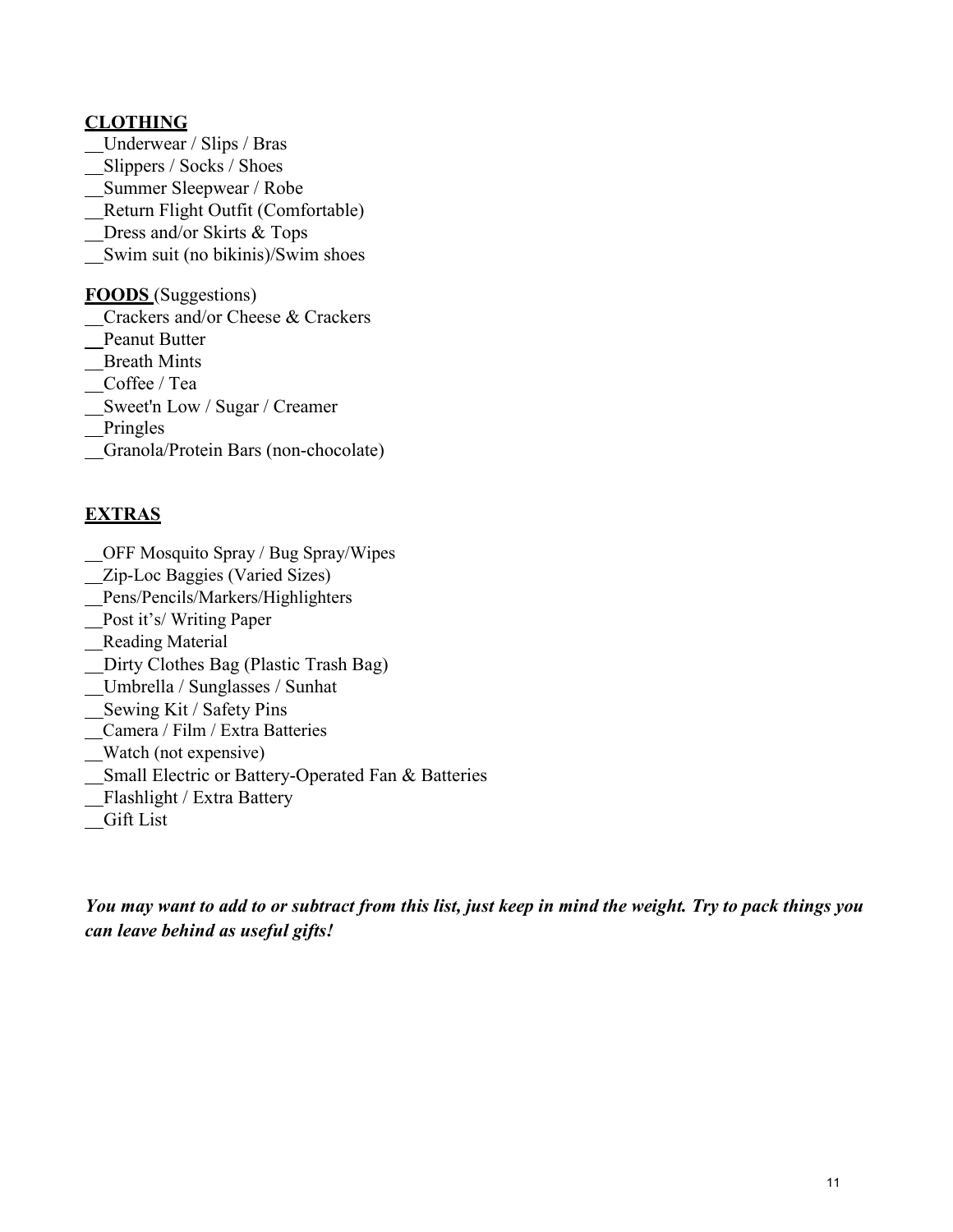### **APPLICATION PLEASE COMPLETE AND RETURN TO THE ADDRESS BELOW**

#### DESTINY VILLAGE, HAITI Short Term Mission Trip 15275 Collier Blvd. Ste 201-PMB#132 Naples, FL 34119

Please fill in this application as completely as you can. If you have any questions, please contact our office at the above number. Please use the back of this form to answer any questions requiring additional space.

|                                                                                                                                                                                                                                                                                                                                                                                                     | Male: Female: Marital Status: (circle) Single ~ Married ~ Widowed ~ Other Home                                                                                                                                                                                                                                                                                                                                                                                                                                                                                                                                                   |
|-----------------------------------------------------------------------------------------------------------------------------------------------------------------------------------------------------------------------------------------------------------------------------------------------------------------------------------------------------------------------------------------------------|----------------------------------------------------------------------------------------------------------------------------------------------------------------------------------------------------------------------------------------------------------------------------------------------------------------------------------------------------------------------------------------------------------------------------------------------------------------------------------------------------------------------------------------------------------------------------------------------------------------------------------|
|                                                                                                                                                                                                                                                                                                                                                                                                     |                                                                                                                                                                                                                                                                                                                                                                                                                                                                                                                                                                                                                                  |
|                                                                                                                                                                                                                                                                                                                                                                                                     |                                                                                                                                                                                                                                                                                                                                                                                                                                                                                                                                                                                                                                  |
|                                                                                                                                                                                                                                                                                                                                                                                                     | Church Address: Church Address: City, State, Zip: 2008.                                                                                                                                                                                                                                                                                                                                                                                                                                                                                                                                                                          |
|                                                                                                                                                                                                                                                                                                                                                                                                     |                                                                                                                                                                                                                                                                                                                                                                                                                                                                                                                                                                                                                                  |
| Date/Place of Last trip:____________Number of times on Mission Field: _____                                                                                                                                                                                                                                                                                                                         |                                                                                                                                                                                                                                                                                                                                                                                                                                                                                                                                                                                                                                  |
| Physical or emotional conditions that might affect your mission:                                                                                                                                                                                                                                                                                                                                    |                                                                                                                                                                                                                                                                                                                                                                                                                                                                                                                                                                                                                                  |
| Allergies:                                                                                                                                                                                                                                                                                                                                                                                          |                                                                                                                                                                                                                                                                                                                                                                                                                                                                                                                                                                                                                                  |
| Prescription Drugs Currently Taking:                                                                                                                                                                                                                                                                                                                                                                | ,我们也不会有什么。""我们的人,我们也不会有什么?""我们的人,我们也不会有什么?""我们的人,我们也不会有什么?""我们的人,我们也不会有什么?""我们的人                                                                                                                                                                                                                                                                                                                                                                                                                                                                                                                                                 |
| Name and Phone Number of Emergency Contact:                                                                                                                                                                                                                                                                                                                                                         |                                                                                                                                                                                                                                                                                                                                                                                                                                                                                                                                                                                                                                  |
|                                                                                                                                                                                                                                                                                                                                                                                                     |                                                                                                                                                                                                                                                                                                                                                                                                                                                                                                                                                                                                                                  |
|                                                                                                                                                                                                                                                                                                                                                                                                     |                                                                                                                                                                                                                                                                                                                                                                                                                                                                                                                                                                                                                                  |
| Passport Number: Expiration Date: _____                                                                                                                                                                                                                                                                                                                                                             |                                                                                                                                                                                                                                                                                                                                                                                                                                                                                                                                                                                                                                  |
|                                                                                                                                                                                                                                                                                                                                                                                                     | I understand that Destiny Village will not be held responsible or liable for an illness or accident                                                                                                                                                                                                                                                                                                                                                                                                                                                                                                                              |
|                                                                                                                                                                                                                                                                                                                                                                                                     | that might occur in Haiti or while traveling on this trip. I agree to provide my own health insurance.                                                                                                                                                                                                                                                                                                                                                                                                                                                                                                                           |
|                                                                                                                                                                                                                                                                                                                                                                                                     | Provider: Policy Number:                                                                                                                                                                                                                                                                                                                                                                                                                                                                                                                                                                                                         |
|                                                                                                                                                                                                                                                                                                                                                                                                     |                                                                                                                                                                                                                                                                                                                                                                                                                                                                                                                                                                                                                                  |
| Date: $\frac{1}{\sqrt{1-\frac{1}{2}}}\left\{ \frac{1}{2} + \frac{1}{2} + \frac{1}{2} + \frac{1}{2} + \frac{1}{2} + \frac{1}{2} + \frac{1}{2} + \frac{1}{2} + \frac{1}{2} + \frac{1}{2} + \frac{1}{2} + \frac{1}{2} + \frac{1}{2} + \frac{1}{2} + \frac{1}{2} + \frac{1}{2} + \frac{1}{2} + \frac{1}{2} + \frac{1}{2} + \frac{1}{2} + \frac{1}{2} + \frac{1}{2} + \frac{1}{2} + \frac{1}{2} + \frac$ |                                                                                                                                                                                                                                                                                                                                                                                                                                                                                                                                                                                                                                  |
| Birth Date: 1. 1. Phone: Phone:                                                                                                                                                                                                                                                                                                                                                                     | $SSN: \underline{\hspace{2cm}} \underline{\hspace{2cm}} \underline{\hspace{2cm}} \underline{\hspace{2cm}} \underline{\hspace{2cm}} \underline{\hspace{2cm}} \underline{\hspace{2cm}} \underline{\hspace{2cm}} \underline{\hspace{2cm}} \underline{\hspace{2cm}} \underline{\hspace{2cm}} \underline{\hspace{2cm}} \underline{\hspace{2cm}} \underline{\hspace{2cm}} \underline{\hspace{2cm}} \underline{\hspace{2cm}} \underline{\hspace{2cm}} \underline{\hspace{2cm}} \underline{\hspace{2cm}} \underline{\hspace{2cm}} \underline{\hspace{2cm}} \underline{\hspace{2cm}} \underline{\hspace{2cm}} \underline{\hspace{2cm}} \$ |
|                                                                                                                                                                                                                                                                                                                                                                                                     |                                                                                                                                                                                                                                                                                                                                                                                                                                                                                                                                                                                                                                  |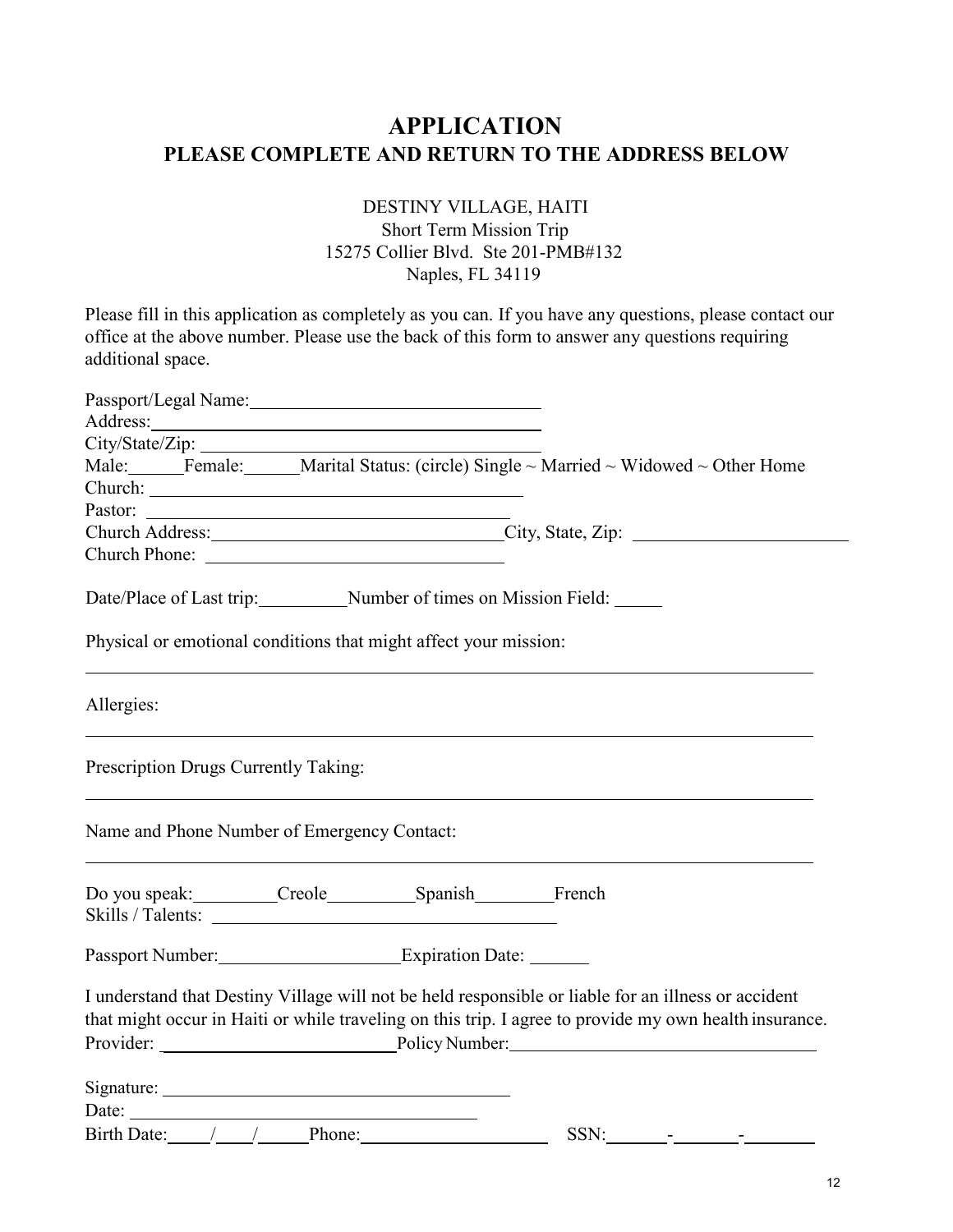### **RELEASE OF LIABILITY - PLEASE COMPLETE AND RETURN TO ABOVE ADDRESS**

I,  $\frac{1}{2}$  , understand and agree that my participation in this trip to Haiti from (dates) is being taken voluntarily and with full knowledge that there is a travel advisory through the USGovernment.

I agree that I am traveling at my own risk, releasing Destiny Village, its staff, workers, and agents from any accident, injury, illness or death which may occur as part of this trip.

I agree and fully understand that neither Destiny Village nor their insurance carrier will cover any injuries/illness that may occur. I understand that it is my responsibility to confirm with my hospitalization insurance company regarding coverage while I am out of the country.

In the event that I am injured or require emergency medical and/or dental treatment by a licensed practitioner or the need to be life-flighted to a hospital, I hereby give my consent for my emergency transfer to a hospital including admission and/or treatment by any licensed hospital facility, and will assume **ALL EXPENSES INCURRED ASSOCIATED WITH THE INJURY AND/OR ILLNESS**.

*Please complete this form and return it along with the completed Application to Destiny Village. Please include a photocopy of your insurance card (both sides) to be kept on file during the trip. Please print:*

| Today's Date: <u>contract and the set of the set of the set of the set of the set of the set of the set of the set of the set of the set of the set of the set of the set of the set of the set of the set of the set of the set</u> | Birthdate: $\angle$  |
|--------------------------------------------------------------------------------------------------------------------------------------------------------------------------------------------------------------------------------------|----------------------|
|                                                                                                                                                                                                                                      |                      |
|                                                                                                                                                                                                                                      |                      |
|                                                                                                                                                                                                                                      |                      |
|                                                                                                                                                                                                                                      | Phone: (Home) (Work) |
|                                                                                                                                                                                                                                      |                      |
|                                                                                                                                                                                                                                      |                      |
|                                                                                                                                                                                                                                      |                      |

*(Please note: The signature of parent or legal guardian is required for anyone traveling under the age of 18 years*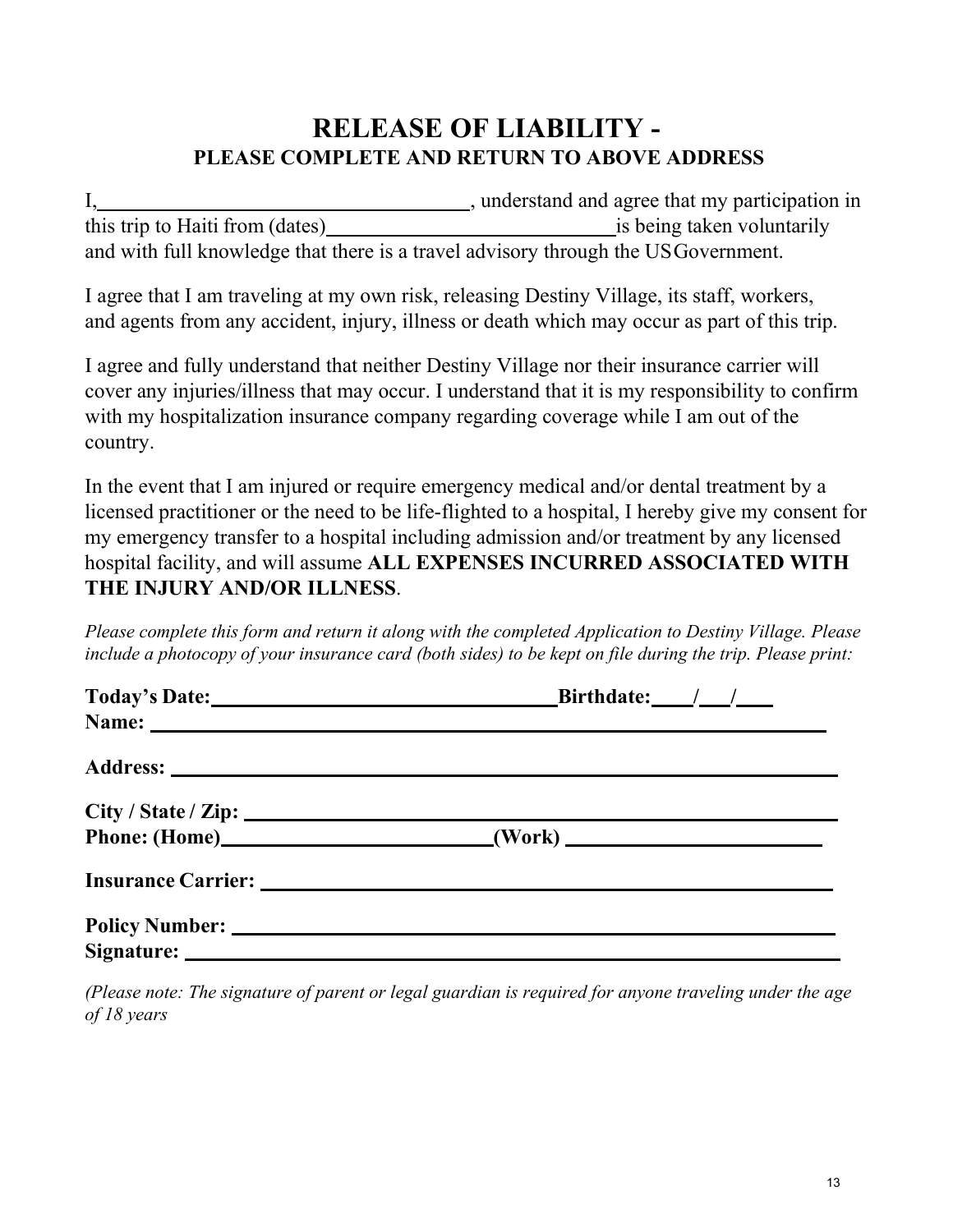### **Rules for Visiting Missionaries**

- 1. Always remain with the group, never be alone outside DV grounds. Kidnappings, and injuries could occur, so as you would in any other unfamiliar environment, don't go anywhere alone.
- 2. Never leave the property with your passport, please leave it in the lockers provided. If you loseyour passport, you will not be able to fly back to the US. Your group leader will collect these upon your arrival and lock them up for safe keeping.
- 3. All of our laundry is washed by hand so please use your towel until mid-week and then get a new one. This will make it much easier for the wash ladies. If you need your personal clothing washed, please put it in the basket on Monday or Wednesday along with \$2.00- \$3.00 for the wash ladies. As you can imagine, with 45 kids there is a lot of laundry, so please only request this service if you need clothing to get you through the week.
- 4. We are on a very limited amount of electricity so please turn the fans and lights off when you leave the room. If we do not then the electric will go off earlier in the night making for a hot nights'sleep.
- 5. Please do not flush anything, including toilet paper down the toilet. Our septic system is not equipped to handle it.
- 6. The water is safe for showering and such, but not for drinking. Being so close to the ocean allows salt into the system. Please use bottled water for drinking and brushing your teeth.
- 7. Do not take any candy or food in your room as it will attract bugs. Zip up your luggage to keep unwanted pests from getting in your personal items.
- 8. Please do not give anything (food, toys, money or other items) directly to a child. If you have candy or food for all of them, please check with the DV Staff before you pass it out. Anything that is to be distributed to an individual child for whatever reason/purpose must be given through a DV Staff member. We want all the kids to be treated equally.
- 9. Do not promise the kids ANYTHING. If any child asks you for something, please notify one of the DV Staff members to discuss it. This is for their protection as well as yours, we are not raising beggars at DV. Even those simple things that you think are harmless can create issues. We want all kids to be treated equally and we do not want them asking for things that do not belong to them.
- 10. No one is permitted to be in the kids' dorm rooms. Kids are not permitted in the mission house unless they have a job which requires them to be there.
- 11. If you see a child doing something that may harm them, or acting in a negative manner please intercede and take them to a staff member or worker immediately.
- 12. Do not walk into Ed/Leanne's apartment without knocking and or asking permission to enter. Please remember, this is where they live.
- 13. Be in mission house by 10:00 pm each night. This curfew is enforced for the protection of you and our kids.

#### **Some things you need to be aware of while outside of DV**

- $\Box$  Be careful when taking pictures. Think about how you would feel if someone was taking pictures of you, your home, or your children without your consent.
- □ Do not show your money or give money to anyone.
- □ Dress appropriately, showing honor to the culture that you are in. Women should dress modestly.
- $\Box$  Show empathy and appreciation, not pity, for your surroundings. Remember that this is their home, country, and people. Show respect and appreciation for it. Your team leader will show you how to deal with beggars.